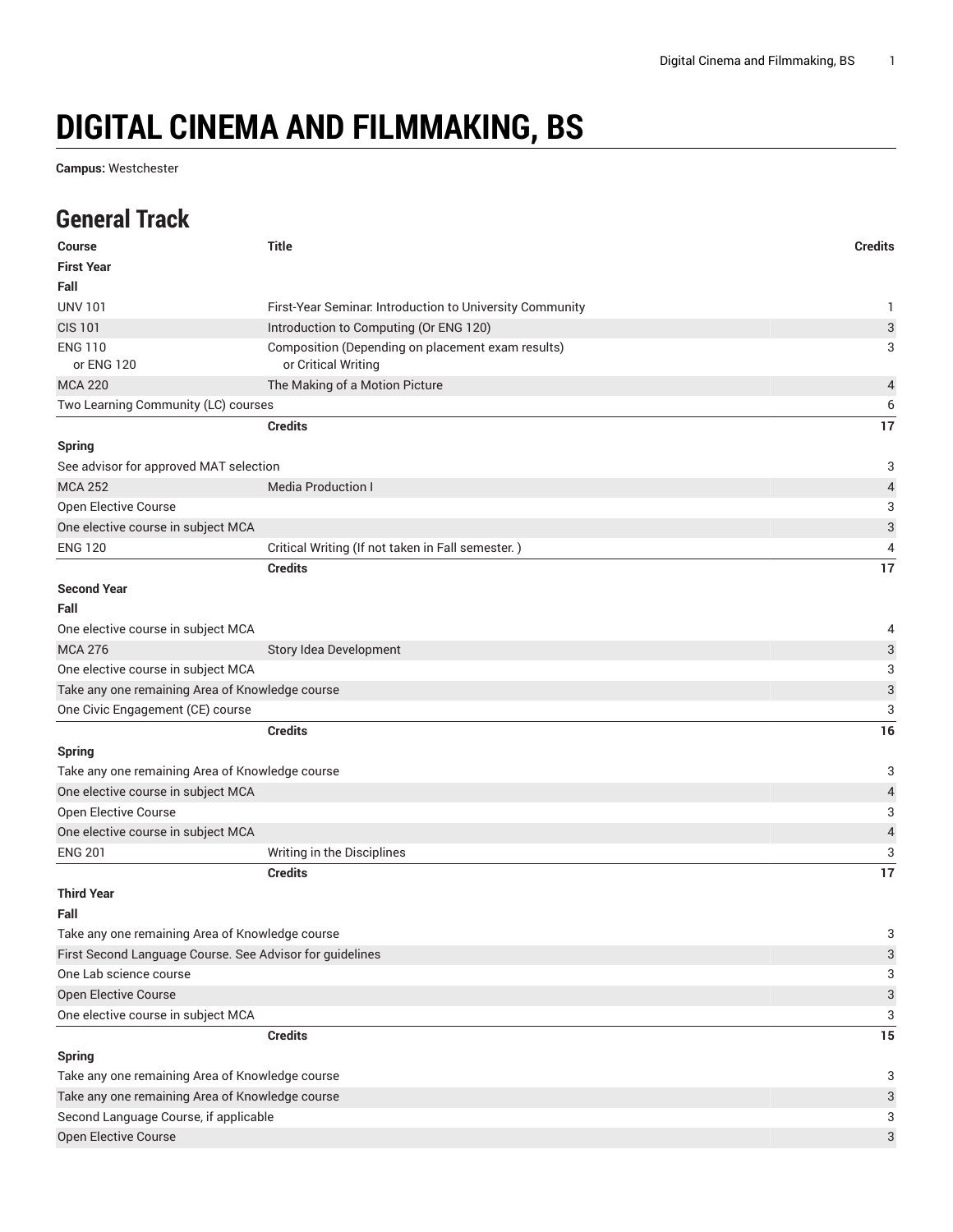| One elective course in subject MCA |                                                 | 3   |
|------------------------------------|-------------------------------------------------|-----|
|                                    | <b>Credits</b>                                  | 15  |
| <b>Fourth Year</b>                 |                                                 |     |
| Fall                               |                                                 |     |
|                                    | Take any one remaining Area of Knowledge course | 3   |
|                                    | Take any one remaining Area of Knowledge course | 3   |
| <b>COM 200</b>                     | <b>Public Speaking</b>                          | 3   |
| Open Elective Course               |                                                 | 3   |
| One elective course in subject MCA |                                                 | 3   |
|                                    | <b>Credits</b>                                  | 15  |
| <b>Spring</b>                      |                                                 |     |
|                                    | Take any one remaining Area of Knowledge course | 3   |
| Open Elective Course               |                                                 | 3   |
| Open Elective Course               |                                                 | 3   |
| <b>MCA 393</b>                     | Intern Program I                                | 3   |
| <b>MCA 498</b>                     | Directing                                       | 4   |
|                                    | <b>Credits</b>                                  | 16  |
|                                    | <b>Total Credits</b>                            | 128 |

## **Digital Cinema and Filmmaking, BS/Communications and Digital Media, MA Track**

| Course                                          | <b>Title</b>                                                             | <b>Credits</b>            |
|-------------------------------------------------|--------------------------------------------------------------------------|---------------------------|
| <b>First Year</b>                               |                                                                          |                           |
| Fall                                            |                                                                          |                           |
| <b>UNV 101</b>                                  | First-Year Seminar. Introduction to University Community                 | 1                         |
| <b>CIS 101</b>                                  | Introduction to Computing (Or ENG 120)                                   | $\ensuremath{\mathsf{3}}$ |
| <b>ENG 110</b><br>or ENG 120                    | Composition (Depending on placement exam results)<br>or Critical Writing | 3                         |
| <b>MCA 220</b>                                  | The Making of a Motion Picture                                           | $\overline{a}$            |
| Two Learning Community (LC) courses             |                                                                          | 6                         |
|                                                 | <b>Credits</b>                                                           | 17                        |
| <b>Spring</b>                                   |                                                                          |                           |
| See advisor for approved MAT selection          |                                                                          | 3                         |
| <b>MCA 252</b>                                  | <b>Media Production I</b>                                                | $\overline{4}$            |
| Open Elective Course                            |                                                                          | 3                         |
| One elective course in subject MCA              |                                                                          | $\ensuremath{\mathsf{3}}$ |
| <b>ENG 120</b>                                  | Critical Writing (If not taken in Fall semester.)                        | 4                         |
|                                                 | <b>Credits</b>                                                           | 17                        |
| <b>Second Year</b>                              |                                                                          |                           |
| Fall                                            |                                                                          |                           |
| One elective course in subject MCA              |                                                                          | 4                         |
| <b>MCA 276</b>                                  | Story Idea Development                                                   | $\ensuremath{\mathsf{3}}$ |
| One elective course in subject MCA              |                                                                          | 3                         |
| Take any one remaining Area of Knowledge course |                                                                          | $\ensuremath{\mathsf{3}}$ |
| One Civic Engagement (CE) course                |                                                                          | 3                         |
|                                                 | <b>Credits</b>                                                           | 16                        |
| Spring                                          |                                                                          |                           |
| Take any one remaining Area of Knowledge course |                                                                          | 3                         |
| One elective course in subject MCA              |                                                                          | $\overline{4}$            |
| <b>Open Elective Course</b>                     |                                                                          | 3                         |
| One elective course in subject MCA              |                                                                          | $\sqrt{4}$                |
| <b>ENG 201</b>                                  | Writing in the Disciplines                                               | 3                         |
|                                                 | <b>Credits</b>                                                           | 17                        |